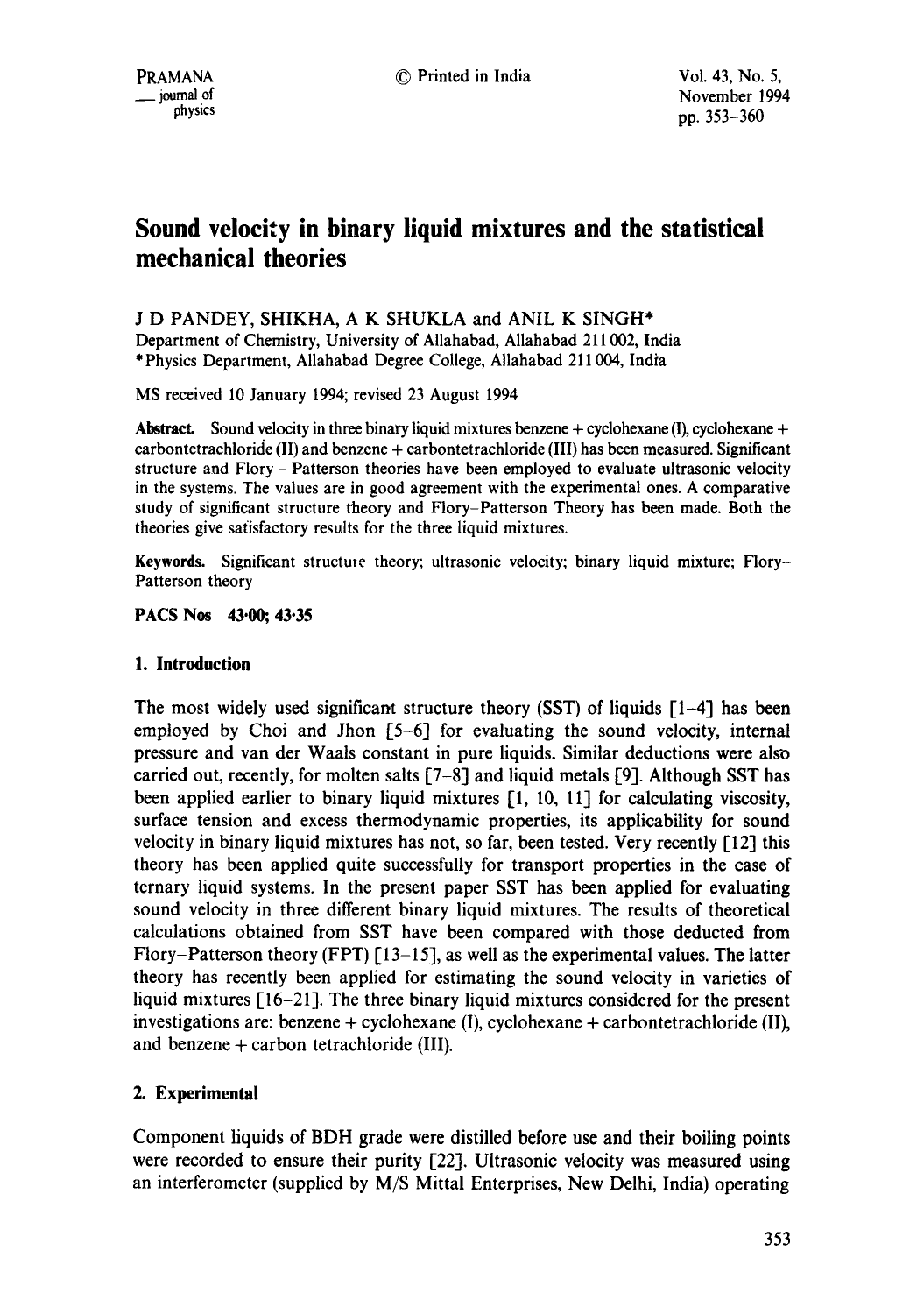# *J D Pandey et al*

at a frequency of 2.0 MHz. The density of liquids were measured by a precalibrated double stemmed pycnometer at a constant temperature of 298.15 K which was maintained by a thermostatically controlled bath to  $\pm 0.01^{\circ}$ C. The uncertainties in velocity and density measurements were  $\pm 0.1$  and  $\pm 0.0001$  respectively.

## **3. Theoretical**

The velocity of sound,  $u$ , obeys the relation

$$
u = \left(\frac{C_p V}{C_V \beta_T M}\right)^{1/2} = \left(\frac{\gamma}{\beta_T \rho}\right)^{1/2},\tag{1}
$$

where y,  $\beta_T$  and  $\rho$  are the ratio of  $C_p$  to  $C_V$ , isothermal compressibility and density respectively. All these quantities in SST are evaluated in terms of the partition function, f, using the relations,

$$
C_p = C_V + \frac{\alpha^2 \, TV}{\beta_T},\tag{2}
$$

 $\alpha$  being the thermal expansion coefficient.

$$
C_V = \left[\frac{\partial}{\partial T} \left\{ kT^2 \left(\frac{\ln f}{T}\right)_V \right\} \right].
$$
 (3)

$$
\beta_T = \left[ VkT \left( \frac{\partial^2 \ln f}{\partial V^2} \right)_T \right]^{-1} \tag{4}
$$

$$
\alpha = \frac{\left[\partial^2 (-kT\ln f)/\partial V \partial T\right]_{T,V}}{VkT(\partial^2 \ln f/\partial V^2)_T}
$$
\n(5)

However, it should be noted that the partition function,  $f$ , in the present case is the partition function of the mixture and can be expressed in terms of the partition functions,  $f_1$  and  $f_2$ , of the pure components 1 and 2 respectively,

$$
f = \left[\frac{(N_1 + N_2)!}{N_1! N_2!}\right] f_1 f_2 \times [1 + n(X - 1) \exp(-(\xi N(V_S/V)))]
$$
  
 
$$
\exp[N(E_S/RT)(V_S/V)] \tag{6}
$$

where

and

$$
f_1 = (f_{1S})^{N_1(V_S/V)} (f_{1g})^{N_1(V-V_S)/V},
$$
  

$$
f_2 = (f_{2S})^{N_2(V_S/V)} (f_{2g})^{N_2(V-V_S)/V};
$$

Here,  $F_s$ ,  $f_g$ ,  $N_1$ ,  $N_2$ ,  $V_s$ , and V are respectively the solid like partition function, gas like partition function, number of molecules of types I and 2, the molar volume of the solid at the melting point and the molar volume of the liquid. X and  $\xi$  are given by  $V/V_s$  and  $a \cdot E_s/[RT(X-1)]$ , a being a proportionality factor,  $E_s$  is the energy of sublimation at the melting point and  $n$  is the coordination number of the lattice. The detailed expressions for  $f_{1s}$ ,  $f_{2s}$ ,  $f_{1g}$ , and  $f_{2g}$  for the various liquids under the present study viz. benzene, cyclohexane, and carbontetrachloride have been derived by Eyring and coworkers  $[10-11]$ . These expressions in conjunction with eqs  $(1)$  and  $(6)$  have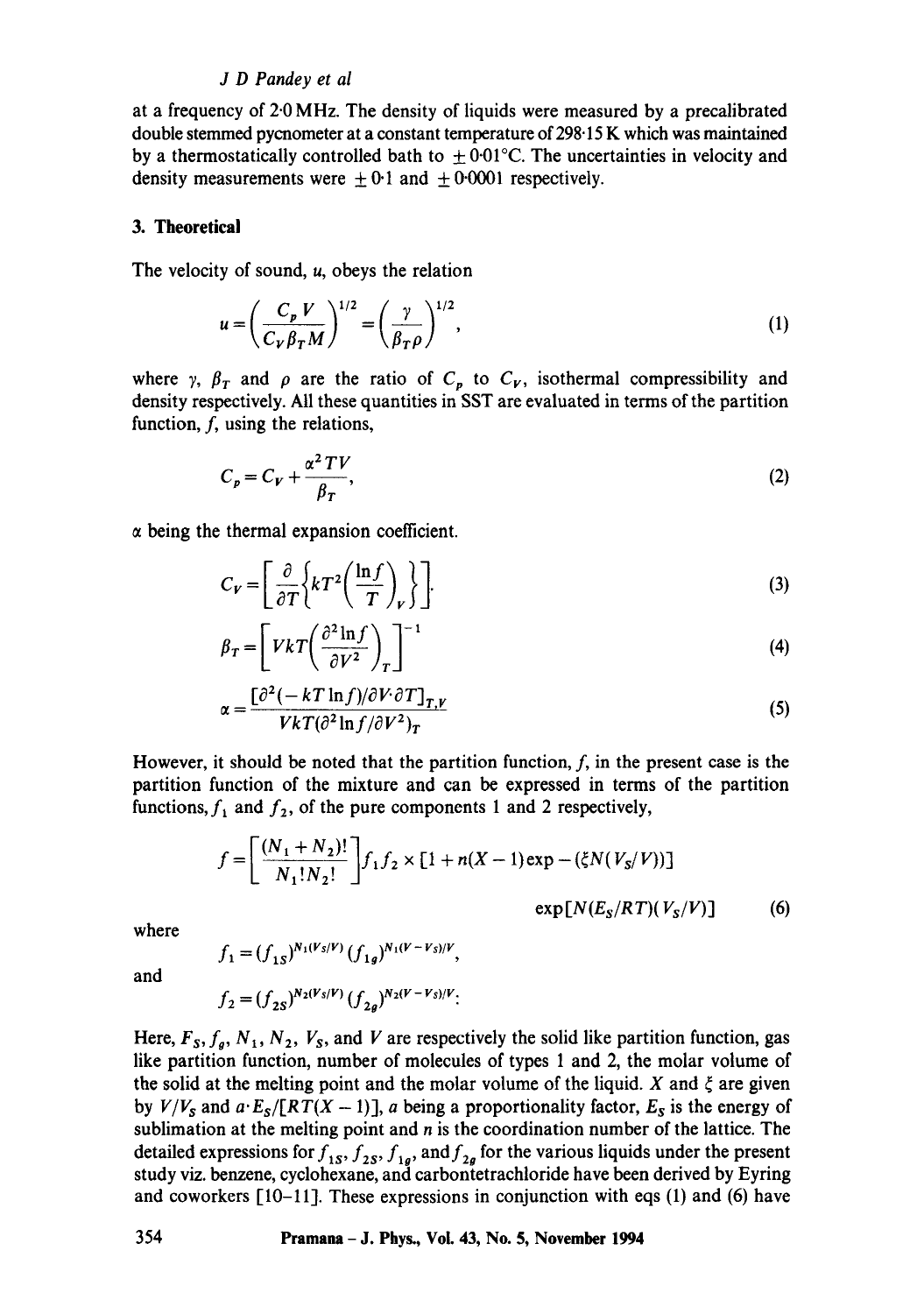#### *Sound velocity in binary liquid mixtures*

been used to deduce the value of the ultrasonic velocity in binary liquid mixtures from SST.

Sound velocity can also be deduced on the basis of FPT [13-16]. The method of deduction has also been extended to binary mixtures during recent years [16, 19-20]. The resulting expressions for the velocity of sound according to this theory has the following forms [23]:

$$
u = 5.663 \left( \frac{k^2 P^{*4} T^{*2} L^2}{\rho^2 M} \right)^{1/6} \left[ M \tilde{V}^{-5/3} - \left( \frac{V^{1/3} - 1}{V^2} \right) \right]
$$

$$
\ln \left( \frac{\tilde{V}^{1/3} - 0.5}{\tilde{V}^{1/3} - 1} \right) \right]^{2/3} (\text{FPT-Altenberg Relation}) \tag{7}
$$

and  
\n
$$
u = \left(\frac{kP^{*2} T^*}{6 \cdot 3 \times 10^{-4} \rho}\right)^{2/9} \left[M\tilde{V}^{-5/3} - \left(\frac{\tilde{V}^{1/3} - 1}{\tilde{V}^2}\right) \right]
$$
\n
$$
\ln \left(\frac{V^{1/3} - 0 \cdot 5}{V^{1/3} - 1 \cdot 0}\right)^{2/3} \text{(FPT-Auerbach Relation)} \tag{8}
$$

where,  $P^*$ ,  $T^*$ , and  $\tilde{V}$  are respectively the characteristic pressure, characteristic temperature and reduced volume of the binary liquid mixtures, k is the Boltzmann constant, L, the Laschmidt number, and M is a constant having value less than 1. Its significance has been discussed earlier [15, 16]. Evaluation procedure for  $P^*$ ;  $T^*$ and V are detailed out in previous papers  $[13-19]$ . The other symbols have their usual notations.

## **4. Results and discussion**

The sound velocity,  $u$ , in three binary liquid mixtures, namely, benzene  $+$  cyclohexane (I), carbon tetrachloride + cyclohexane (II), and benzene + carbontetrachloride (III), at 298.15K are computed theoretically from SST using eqs (1) to (6). Theoretical sound velocities for these three systems have also been evaluated on the basis of FPT, employed earlier [23] for such purpose, using two different approaches, vide eqs (7) and (8). The values of pure components parameters needed for these computations were taken from literature [10-11, 21-23]. Theoretically computed values of sound velocity in systems (I), (II), and (III) on the basis of SST and FPT are compared with those experimentally determined. The standard deviations (per cent) of theoretical values deduced from these theories with observed ones are:

|                 |      | Ш    | ш    |
|-----------------|------|------|------|
| SST             | 0.76 | 3.53 | 2.97 |
| FPT (Auerbach)  | 1.65 | 5.35 | 3.11 |
| FPT (Altenberg) | 5.66 | 3.96 | 6.98 |

Thus, both the statistical theories (SST and FPT) yield fairly reasonable agreement (within 7.0 per cent) for all the three systems under the present investigation.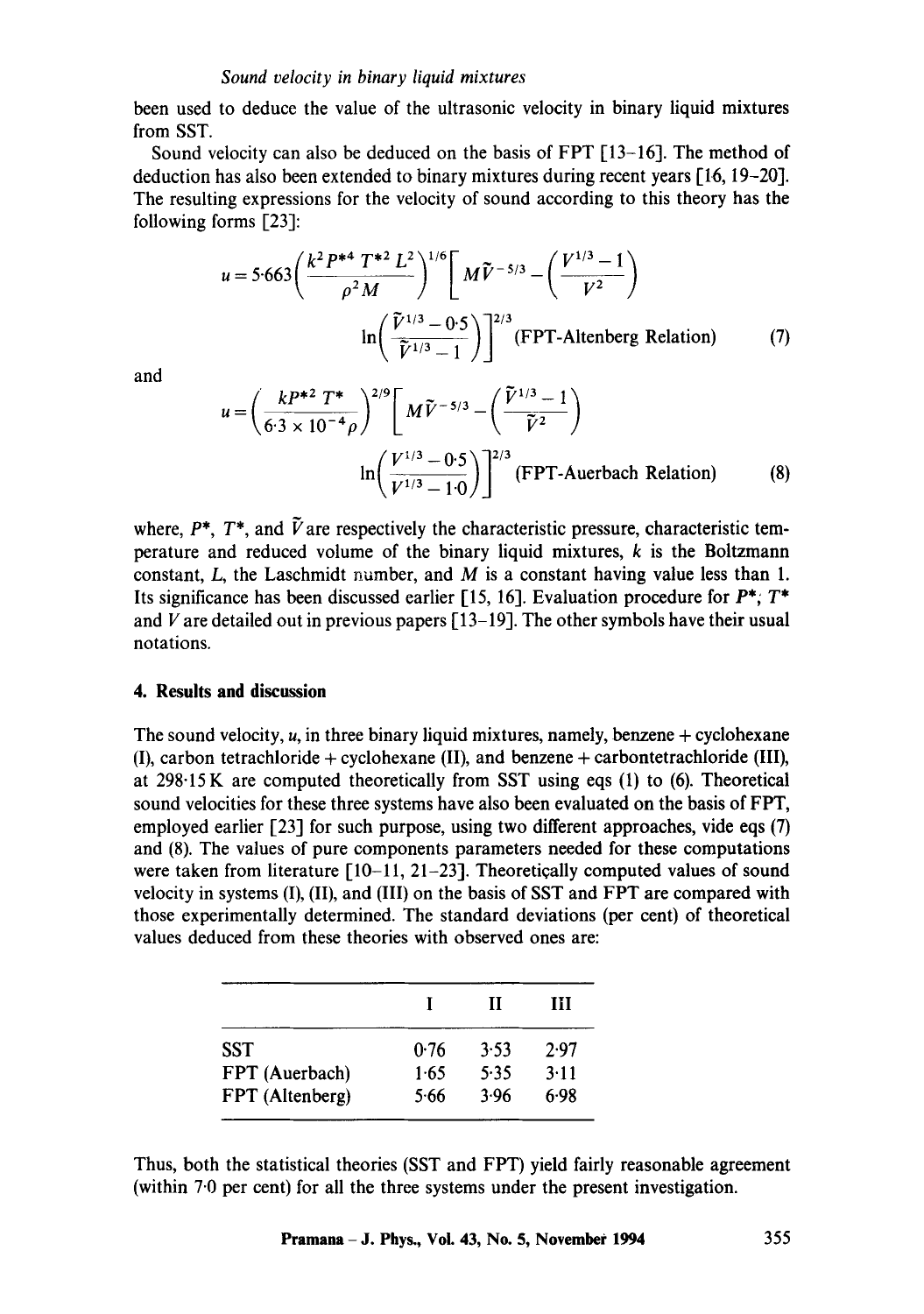# *J D Pandey et al*

The composition dependence of sound velocity in all the three binary liquid mixtures has been investigated both theoretically and experimentally. The results obtained from SST [vide eqs (1) to (6)] and FPT [vide eqs (7) and (8)] are shown graphically in figures  $1-3$  corresponding to systems (I), (II), and (III) respectively. In these figures the experimental sound velocity-composition curves have also been plotted. For the system benzene  $+$  cyclohexane  $(I)$ , the theoretical and observed sound velocity values are plotted against the mole fraction of benzene. By increasing the benzene content in the mixture the velocity first decreases and then increases continuously. Such a trend is also observed in the case of theoretical sound velocity values deduced both from SST and FPT. The unusual trend in the velocity-composition curve observed here, both experimentally and theoretically at 298.15 K in the case of this system, has also been verified earlier by Reddy *et al* [24] at 27.5°C and by Moore *et al* [25] at 25°C.

Benzene is diatomic i.e. it can sustain induced ring current due to the presence of  $6\pi$  electrons in the form of a closed loop, while cyclohexane is a flat ring without any such characteristics.

It is well known that benzene rings stack together side by side, with the  $\pi$ -electrons interacting to form weak bonds shown below by dotted lines while maintaining a minimum fixed distance. When cyclohexane is mixed the molecules of the two orient themselves in a way that there is disruption in the intermolecular  $\pi-\pi$  bonding of benzene ring currents, the two being identical in molecular shape and size. This explains the initial drop in ultrasonic velocity. On increasing the concentration of



Stacking of benzene ring

either, there is no such disruption of orientation (stacking), resulting in continuous increase in the velocity.

By increasing the mole fraction of cyclohexane in system (II) and benzene in system (III), the sound velocity is found to increase continuously, as evident from figures 2 and 3. The same trend is also predicted by FPT and SST. Moreover, the experimental curve is very much closer to the theoretical curves obtained from both the theories. Such behaviour is in agreement with the earlier findings [24, 25]. Thus, it may be concluded that both the statistical mechanical theories (FPT and SST) predict the same trend of composition dependence of sound velocity as observed experimentally in case of all the three systems under the present investigation.

It appears from the magnitude of standard deviations that SST has an edge over the FPT in all the three systems. The validity of SST in case of binary liquid mixtures depends on two factors. Firstly, this theory does not contain any adjustable parameters, although a criticism is generally raised against this theory. This is regarding the number of adjustable parameters  $E_s$ ,  $\theta$ ,  $V_s$ ,  $a$ , and  $\mu$  in the evaluation of partition functions. In these calculations the values of  $E_s$ ,  $\theta$ , and  $V_s$  are obtained from the solid state data, and  $\mu$  and  $\alpha$  obtained through the relations:

and

$$
a = \frac{(n-1)}{2Z(V_m - V_S)^2} / V_m V_S.
$$

 $\mu = ZV_s/V$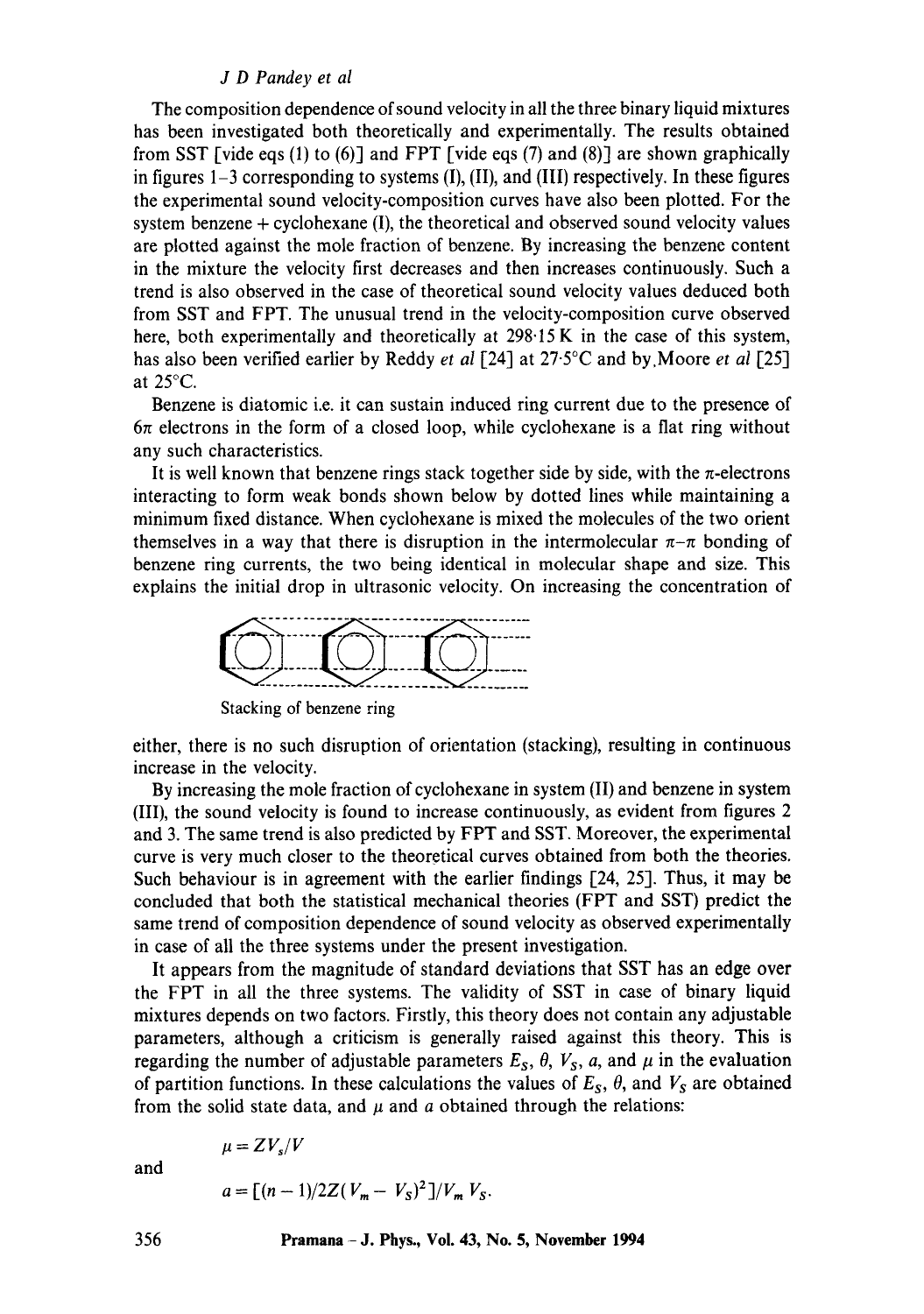*Sound velocity in binary liquid mixtures* 



Figure 1. Variation of ultrasonic velocity of mixture  $C_6H_6 + C_6H_{12}$  as function of mole fraction of benzene.

Thus, the introduction of adjustable parameters is avoided. Secondly, in formulating the partition functions, both solid like and gas like freedom have been considered, which gives an ideal representation of all the possible states. On the other hand, FPT contains one adjustable parameter i.e. the fraction of nearest neighbours which a molecule loses on moving from the bulk of the liquid to the surface, M. In the present case the value of  $M$  has been taken to be 0.28. However, it can vary from 0.26 to 0"31 [ 15, 17]. Another reason of discrepancy in FPT may be due to the use of empirical relations of Auerbach and Altenberg in transforming surface tension to sound velocity [23]. Although these relations have been well verified for liquid mixtures [16, 23]. Despite these facts FPT gives reasonable agreement with observed sound velocity values and its composition dependence for all the three systems (I), (II) and (III).

For most of the liquid mixtures the temperature dependence of ultrasonic velocity is given by,

$$
u = \left(\frac{\Delta u}{\Delta t}\right)t + u_0. \tag{9}
$$

Here,  $\Delta u/\Delta t$  is the temperature coefficient of ultrasonic velocity and  $u_0$  is the sound velocity at  $0^{\circ}$ C. It has been shown quite early by Rao [26] and verified by several workers that the following expression holds approximately true for many liquid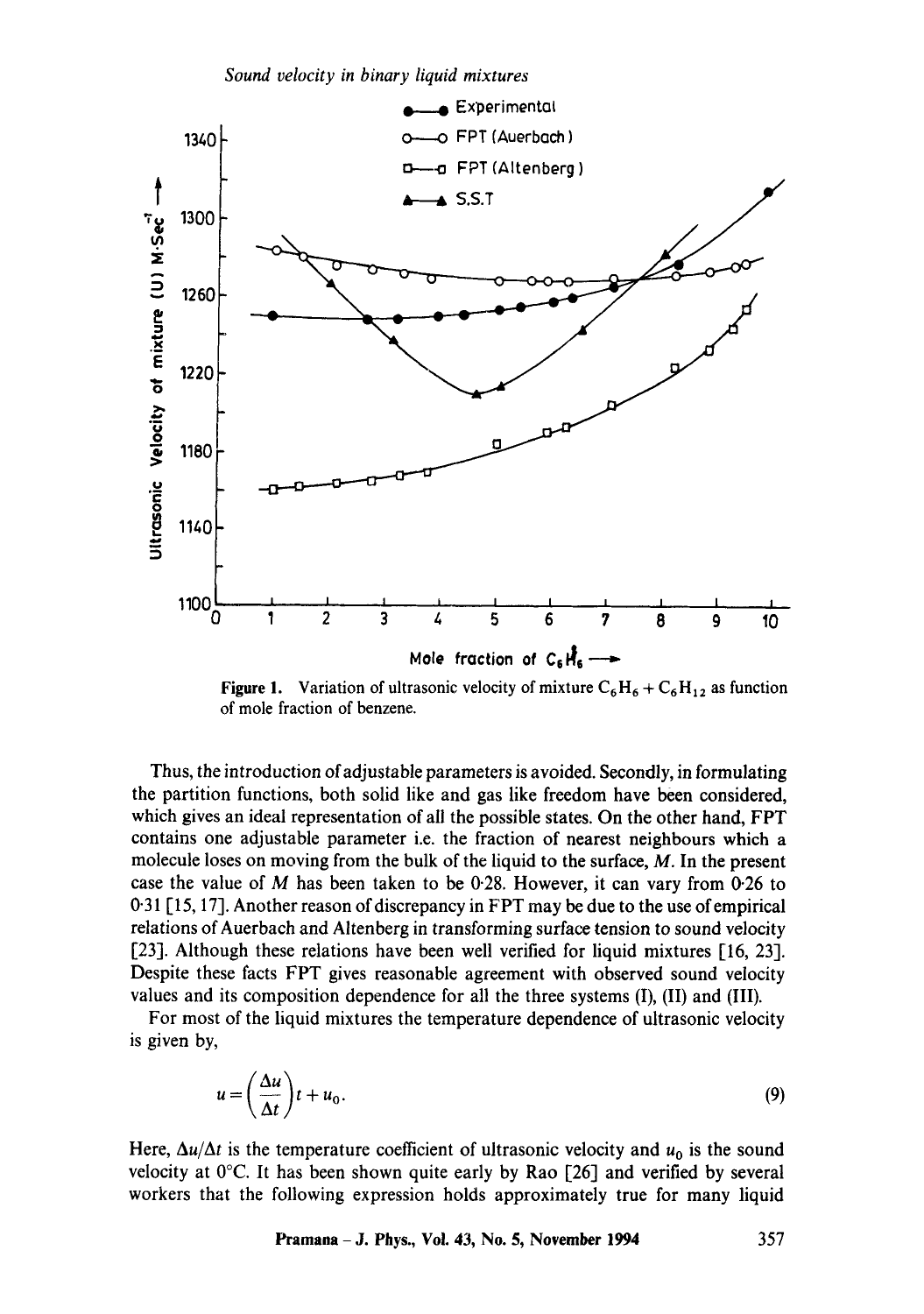

**Figure 2.** Variation of ultrasonic velocity of mixture  $C_6H_{12} + CCl_4$  as a function of mole fraction of cyclohexane.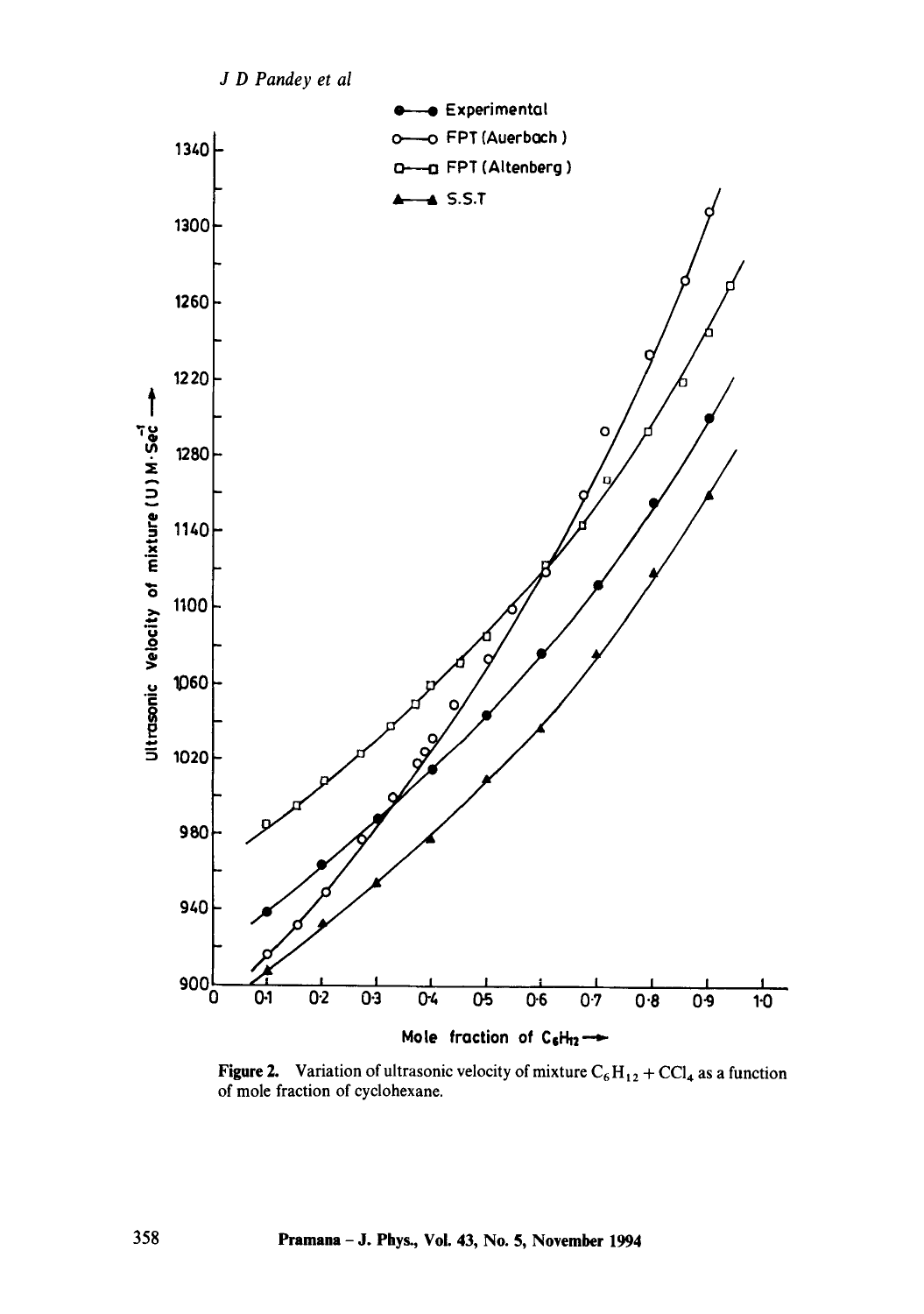

Figure 3. Variation of ultrasonic velocity of mixture  $C_6H_6 + CCl_4$  as a function of mole fraction of benzene.